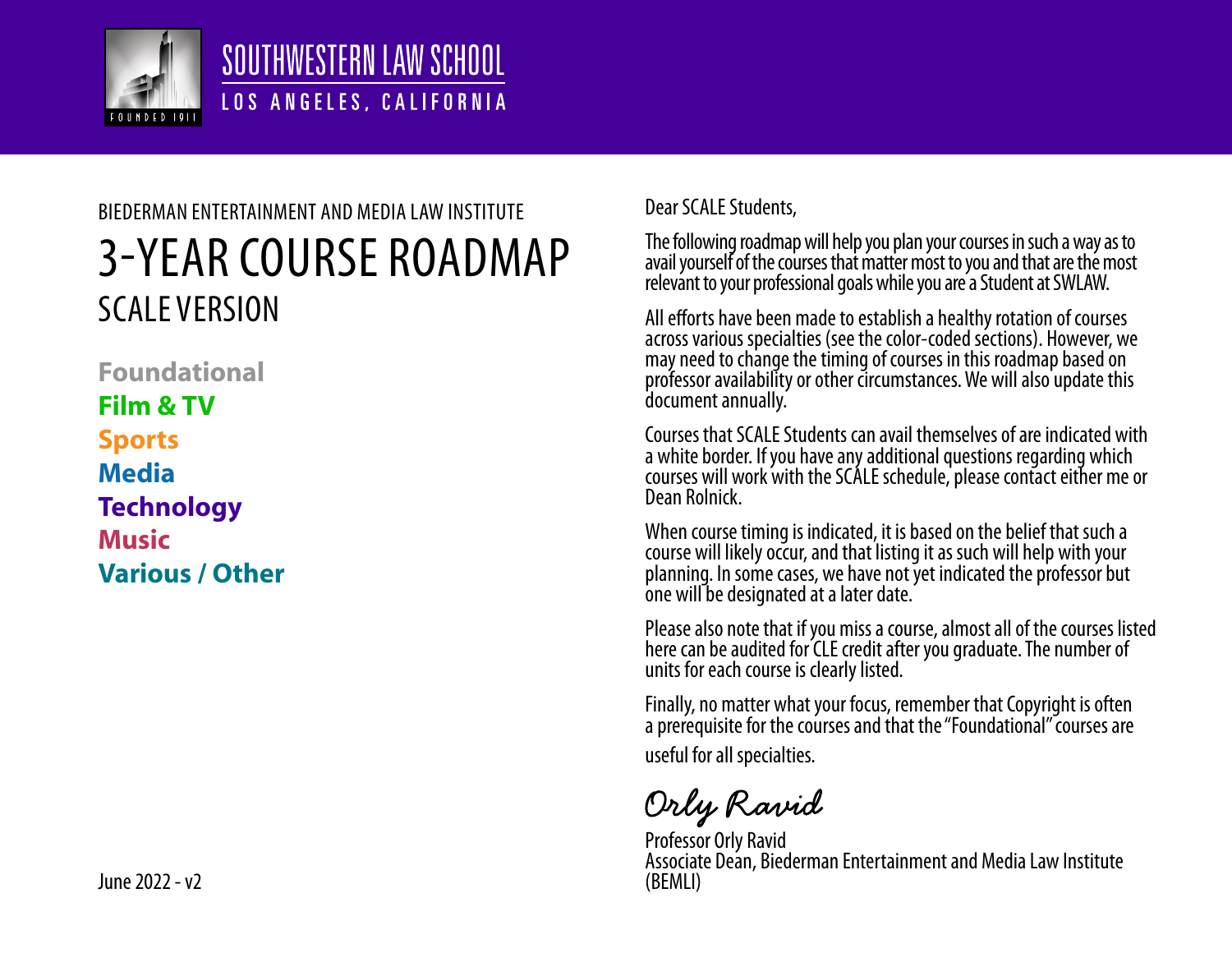

**Foundational**

|              | <b>Course</b>                                                            |                         | 2022                 |                                        |               |                                               |                      | 2023                                   | 2024       |                                        |              |               |
|--------------|--------------------------------------------------------------------------|-------------------------|----------------------|----------------------------------------|---------------|-----------------------------------------------|----------------------|----------------------------------------|------------|----------------------------------------|--------------|---------------|
| Track        |                                                                          | <b>Credit</b>           | Intersession         | <b>Spring</b>                          | <b>Summer</b> | Fall                                          | Intersession         | <b>Spring</b>                          | Summer     | Fall                                   | Intersession | <b>Notes</b>  |
|              | <b>Chain of Title</b>                                                    |                         |                      |                                        |               |                                               |                      |                                        | <b>TBD</b> |                                        |              |               |
|              | <b>Copyright Law</b>                                                     | $\overline{\mathbf{3}}$ |                      | Greene                                 | <b>Seigle</b> |                                               |                      | <b>Greene</b>                          | <b>TBD</b> |                                        |              |               |
|              | <b>Drafting Entertainment Industry</b><br><b>Contracts</b>               | $\overline{2}$          |                      |                                        |               | <b>Jussim</b>                                 |                      |                                        |            | <b>TBD</b>                             |              |               |
|              | <b>Entertainment &amp; Arts Clinic I</b>                                 | $\overline{\mathbf{3}}$ |                      |                                        |               | Gendron, Ravid,<br>Lombard,<br><b>Hensley</b> |                      |                                        |            | Gendron, Ravid,<br>Lombard,<br>Hensley |              |               |
|              | <b>Entertainment &amp; Arts Clinic II</b>                                | $\overline{\mathbf{3}}$ |                      | Gendron, Ravid,<br>Lombard,<br>Hensley |               |                                               |                      | Gendron, Ravid,<br>Lombard,<br>Hensley |            |                                        |              |               |
| Foundational | <b>Entertainment &amp; Media Litigation</b>                              |                         | Johnson &<br>Johnson |                                        |               |                                               | Johnson &<br>Johnson |                                        |            |                                        |              |               |
|              | Entertainment Business Affairs<br>Negotiation (EBAN)                     | $\overline{2}$          |                      | Gendron                                |               |                                               |                      | Gendron                                |            | Gendron                                |              |               |
|              | <b>Entertainment Industry Guilds</b>                                     | $\overline{2}$          |                      | Van Lier/<br>Kokish                    |               |                                               |                      | Van Lier /<br>Kokish                   |            |                                        |              |               |
|              | <b>Entertainment Law</b>                                                 | $\overline{\mathbf{3}}$ |                      |                                        |               | Greene                                        |                      |                                        |            | <b>TBD</b>                             |              |               |
|              | Intellectual Property Licensing:<br>Law & Practice                       | $\overline{\mathbf{3}}$ |                      |                                        |               | <b>Scott</b>                                  |                      |                                        |            | <b>TBD</b>                             |              |               |
|              | Intellectual Property Licensing in the<br>Entertainment Industry Seminar | <b>TBD</b>              |                      |                                        |               |                                               |                      |                                        |            |                                        |              |               |
|              | <b>International &amp; Comparative Copyright</b><br>Law                  |                         |                      |                                        |               | <b>Boiron</b>                                 |                      |                                        |            | <b>TBD</b>                             |              | <b>Sunday</b> |

\*\* SCALE Students: Please check your your SCALE schedules to determine whether any of your courses conflict with Entertainment Business Affairs Negotiation, Entertainment & Arts Clinic, or Entertainment & Arts Clinic II.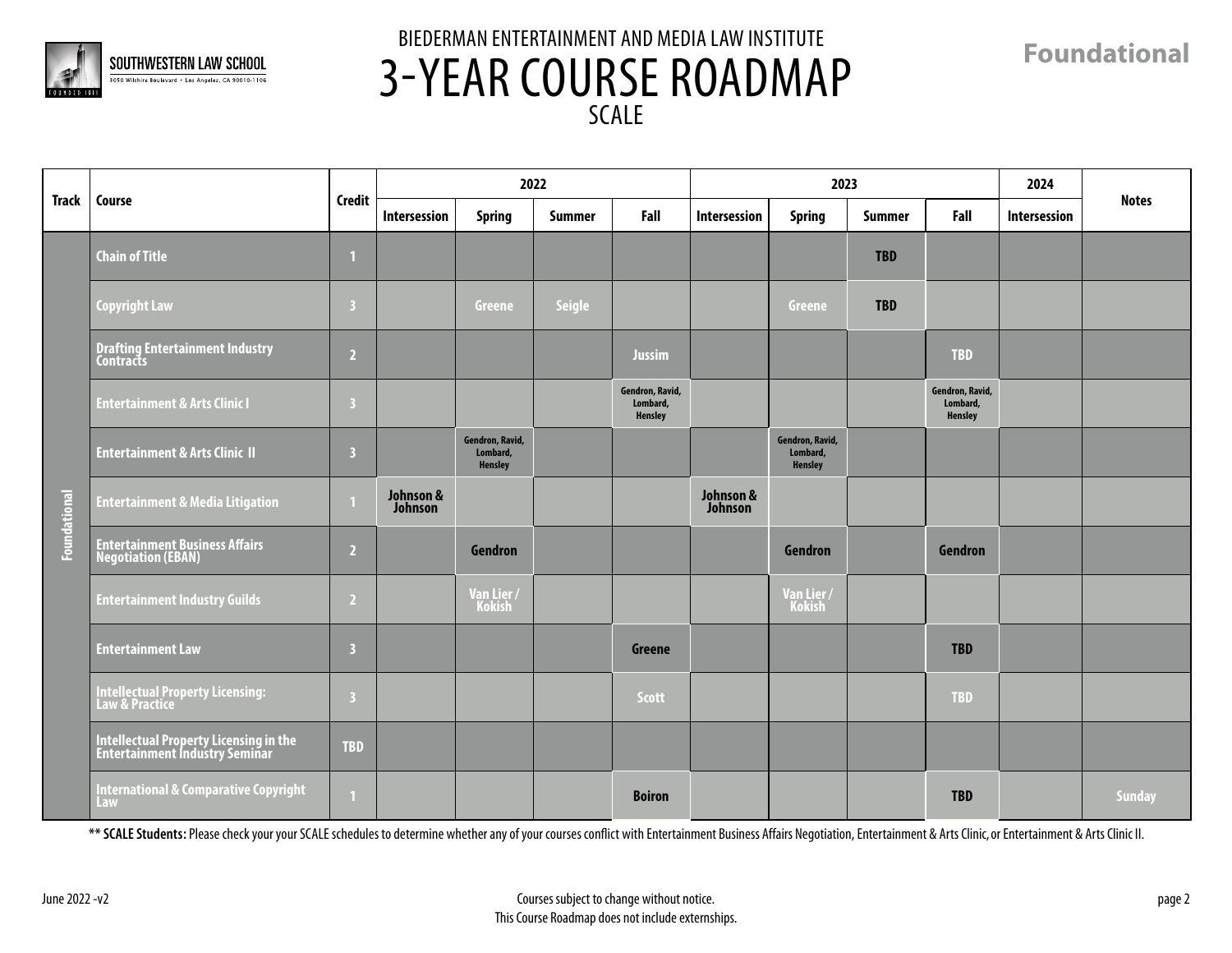

#### **Foundational (Cont'd) Film & TV Sports**

| <b>Track</b>          | Course                                                                            |                         | 2022         |                |                |                |              | 2023           | 2024           |                |              |                       |
|-----------------------|-----------------------------------------------------------------------------------|-------------------------|--------------|----------------|----------------|----------------|--------------|----------------|----------------|----------------|--------------|-----------------------|
|                       |                                                                                   | <b>Credit</b>           | Intersession | <b>Spring</b>  | <b>Summer</b>  | Fall           | Intersession | <b>Spring</b>  | <b>Summer</b>  | Fall           | Intersession | <b>Notes</b>          |
| Foundational (Cont'd) | <b>International Entertainment Law</b>                                            | $\overline{\mathbf{3}}$ |              |                | <b>Greene</b>  |                |              |                | <b>TBD</b>     |                |              | <b>London Program</b> |
|                       | Negotiating and Drafting International<br>Entertainment Contracts                 | $\overline{\mathbf{3}}$ |              |                | Ravid          |                |              |                | <b>Ravid</b>   |                |              | <b>London Program</b> |
|                       | <b>Trademark Law</b>                                                              | $\overline{2}$          |              | <b>Strauss</b> |                |                |              | <b>Strauss</b> |                |                |              |                       |
|                       | <b>Writers Guild</b>                                                              |                         |              |                | <b>Handel</b>  |                |              |                | <b>Handel</b>  |                |              |                       |
|                       | Financing & Distributing Independent<br>Films<br>(or other Film Financing course) | $\overline{2}$          |              |                |                |                |              |                |                |                |              |                       |
| Film & TV             | <b>Motion Picture Production Law</b>                                              | $\overline{2}$          |              | <b>Ruiz</b>    |                |                |              | Ruiz           |                |                |              |                       |
|                       | <b>Television Production Law</b>                                                  | $\overline{2}$          |              |                |                |                |              |                |                |                |              | <b>Evening</b>        |
|                       | <b>Unscripted Television</b>                                                      | $\overline{2}$          |              |                |                | <b>Federer</b> |              |                |                | <b>Federer</b> |              | <b>Evening</b>        |
|                       | <b>Amateur Sports Law</b>                                                         | $\overline{\mathbf{3}}$ |              |                |                | <b>Jacobs</b>  |              |                |                | <b>Jacobs</b>  |              |                       |
|                       | <b>Gambling Law</b>                                                               | $\overline{2}$          |              |                |                |                |              |                |                |                |              |                       |
| Sports                | <b>International Sports Law</b>                                                   | $\overline{3}$          |              |                | <b>Cameron</b> |                |              |                | <b>Cameron</b> |                |              | <b>London</b>         |
|                       | <b>Sports Law</b>                                                                 | $\overline{2}$          |              | <b>Cameron</b> |                |                |              | <b>Cameron</b> |                |                |              |                       |
|                       | <b>Video Game Agreements</b><br>(includes eSports)                                | $\overline{2}$          |              |                |                |                |              |                |                |                |              |                       |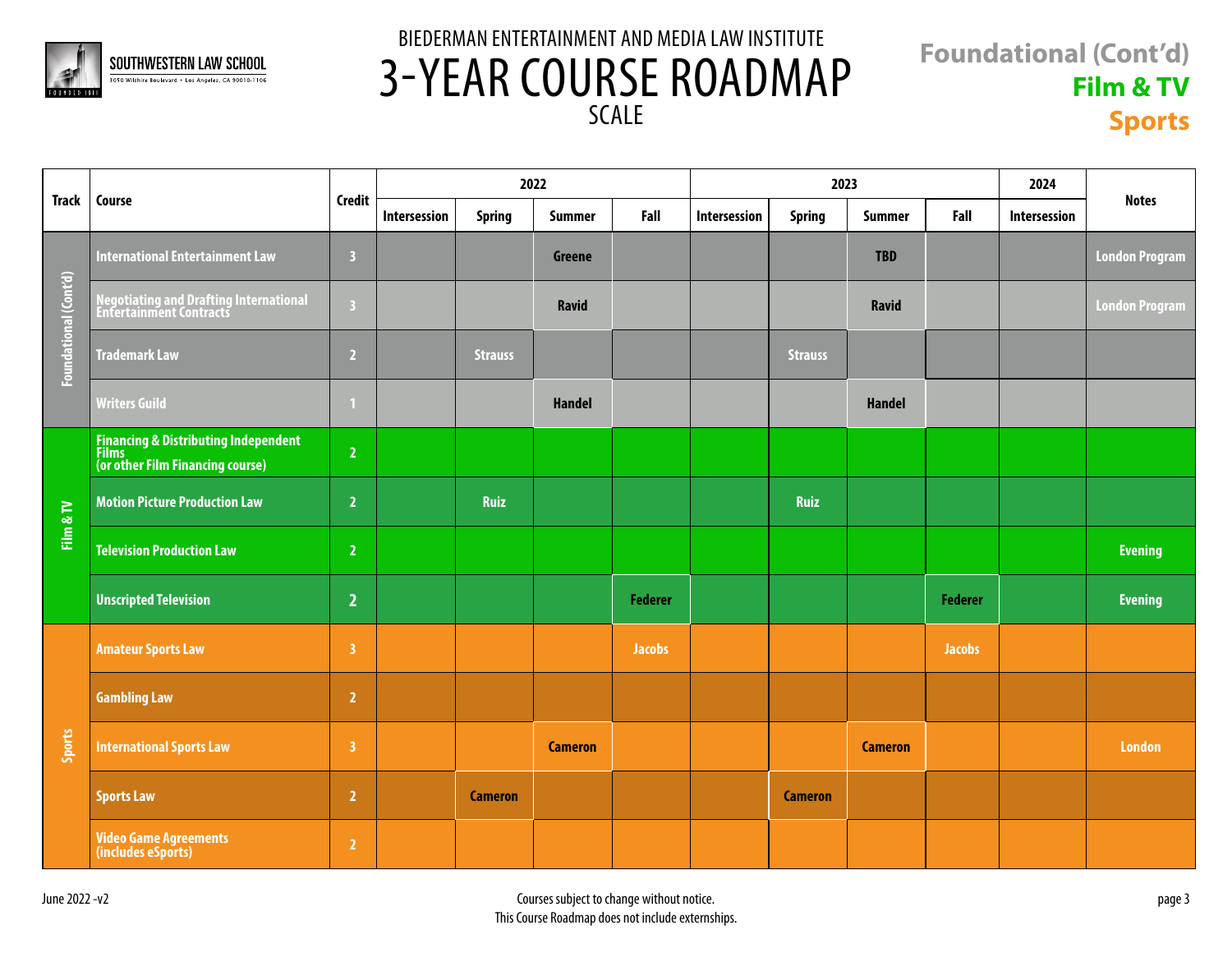



|                   | Course                                            |                         |              | 2022          |               |                |              | 2023          |               |                |              | <b>Notes</b>          |
|-------------------|---------------------------------------------------|-------------------------|--------------|---------------|---------------|----------------|--------------|---------------|---------------|----------------|--------------|-----------------------|
| <b>Track</b>      |                                                   | Credit                  | Intersession | <b>Spring</b> | <b>Summer</b> | Fall           | Intersession | <b>Spring</b> | <b>Summer</b> | Fall           | Intersession |                       |
|                   | <b>Comparative Media Law</b>                      | $\overline{\mathbf{3}}$ |              |               | <b>TBD</b>    |                |              |               | <b>TBD</b>    |                |              | <b>London Program</b> |
|                   | <b>Defamation, Privacy, Publicity</b>             | $\overline{2}$          |              |               |               | <b>Stark</b>   |              |               |               | <b>Stark</b>   |              | <b>Evening</b>        |
|                   | <b>First Amendment Seminar</b>                    | $\overline{2}$          |              |               |               | <b>Epstein</b> |              |               |               | <b>Epstein</b> |              | <b>Late Afternoon</b> |
| Media             | <b>Mass Media Law</b>                             | $\overline{2}$          |              |               |               |                |              |               |               |                |              | <b>Evening</b>        |
|                   | Media as an International Human Right             | $\mathbf{1}$            |              |               |               |                |              |               |               |                |              |                       |
|                   | <b>Net Neutrality</b>                             | $\mathbf{1}$            |              |               |               |                |              |               |               |                |              |                       |
|                   | <b>Media Course TBD</b>                           | <b>TBD</b>              |              |               |               |                |              |               |               |                |              |                       |
|                   | <b>Cyber Law</b>                                  | $\overline{2}$          |              |               |               | <b>Scott</b>   |              |               |               | <b>TBD</b>     |              | <b>Saturdays</b>      |
| <b>Technology</b> | <b>Drafting Technology Agreements</b>             | $\overline{\mathbf{3}}$ |              | <b>Scott</b>  |               |                |              | <b>TBD</b>    |               |                |              | <b>Saturdays</b>      |
|                   | <b>Information Privacy Law</b>                    | $\overline{2}$          |              | <b>Scott</b>  |               |                |              | <b>TBD</b>    |               |                |              |                       |
|                   | Intellectual Property Licensing<br>Law & Practice | $\overline{\mathbf{3}}$ |              | <b>Scott</b>  |               |                |              | <b>TBD</b>    |               |                |              |                       |